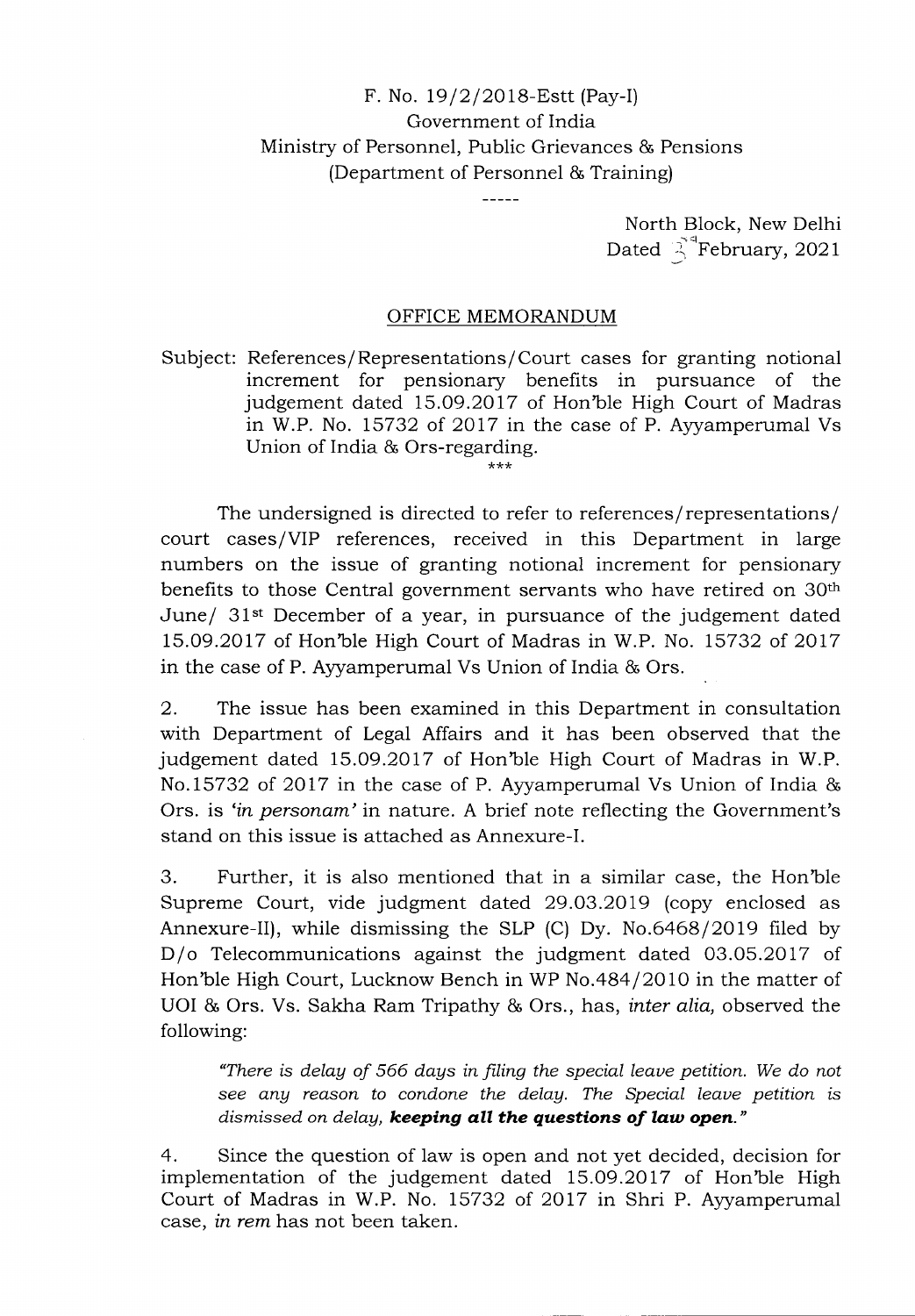5. Accordingly, all Ministries/Departments are, therefore, advised to dispose of all pending grievances seeking notional increment for pensionary benefits and also to defend the various pending Court Cases in this matter.

6. In their application to the persons belonging to Indian Audit and Accounts Department, these orders are issued under Article 148(5) of the Constitution and after consultation with the Comptroller and Auditor General of India.

7. Hindi Version will follow.

ا2|ع<br>,

(Murali Bhavaraju) Deputy Secretary to the Government of India Tel. No.011-23094542

To

All Ministries/Departments of Government of India.

Copy also forwarded to:-

- 1. The Comptroller & Auditor General of India.
- 2. Secretary General, Supreme Court of India.
- 3. Controller General of Accounts/ Controller of Accounts, Ministry of Finance.
- 4. Union Public Service Commission/ Lok Sabha Sectt./ Rajya Sabha Sectt./ Cabinet Sectt./ Central Vigilance Commission/ President's Sectt./ Vice-President's Sectt/ Prime Minister Office/ Niti Aayog.
- 5. Government of all States and Union Territories
- 6. Department of Personnel and Training (AIS Division)/ JCA/ Admn. Section
- 7. Secretary, National Council of JCM (Staff Side), 13-C, Feroz shah Road, New Delhi.
- 8. All Members of Staff Side of the National Council of JCM/ Department Council.
- 9. All Officers/ Sections of Department of Personnel and Training/ Department of Administrative Reforms & Public Grievances/ Department of Pensions & Pensioners' Welfare/ PESB.
- 10. Joint Secretary (Pers.), Department of Expenditure, Ministry of Finance
- 11. Additional Secretary (Union Territories), Ministry of Home Affairs.
- 12. NIC, DOPT with request to upload this O.M. on the Department's website under OMs & Orders (Establishment—Pay Rules) and also under "What is New".
- 13. Hindi Section, DOPT for Hindi Translation.

 $(Mura \nparallel Bhav \vec{a})$ Deputy Secretary to the Government of India Tel. No.011-23094542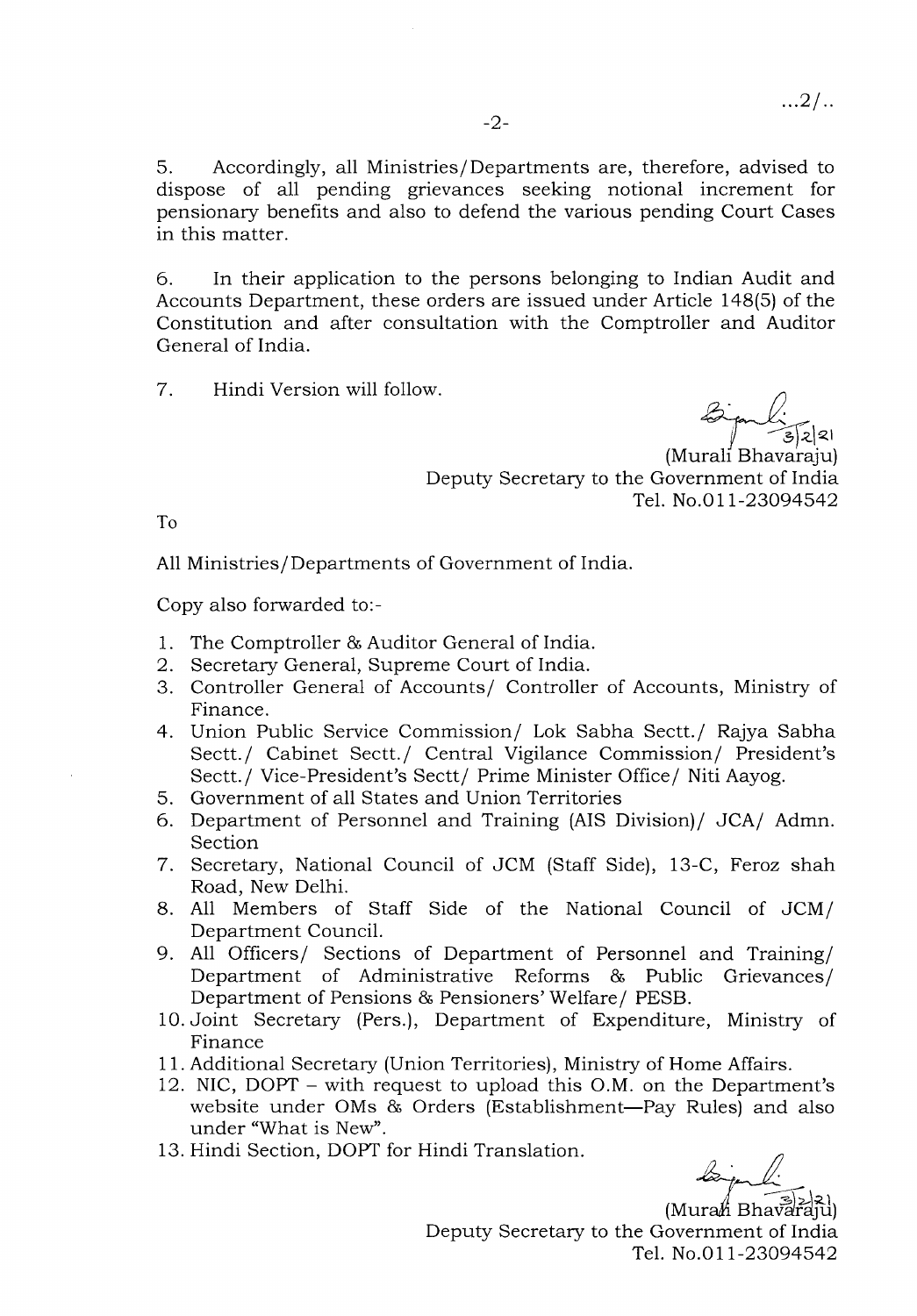**Note on issue of granting a notional increment for pensionary benefits in pursuance of the judgment dated 15.09.20 17 of Hon'ble High Court of Madras in W.P. No.15732 of 2017 in the case of P. Ayyamperumal Vs Union of India** & **Ors.** 

\*\*\*

Hon'ble High Court of Madras, vide Order dated 15.09.2017, allowed the W.P. No. 15732 of 2017 filed by Shri P. Ayyamperumal relying upon its earlier judgment dated 20.09.2012 in W.P. No. 8440 of 2011 M. Balasubramaniam Vs State of Tamil Nadu. The said case referred by Hon'ble High Court in the said judgement is related to the Fundamental Rules of Tamil Nadu Government whereas the case of petitioner Shri P. Ayyamperumal relates to Central Government Rules. As per the provisions under the Tamil Nadu Fundamental Rule 26(a), the annual increments of the Govt. Servants are regulated in four quarters viz. 1<sup>st</sup> January, 1<sup>st</sup> April, 1<sup>st</sup> July and 1<sup>st</sup> October. For the Central Government, the increment accrues annually on  $1<sup>st</sup>$  July only (6<sup>th</sup> CPC) scenario) [now  $1<sup>st</sup>$  July and  $1<sup>st</sup>$  January in  $7<sup>th</sup>$  CPC scenario]. Hence, argument of petitioner is devoid of merits.

2. In light of the relevant provisions of the Fundamental Rules like 9 (21), 9(6), 17(1), 22, 26(a) and 56(a), as also the provisions of CCS (RP) Rules, 2008, a person appointed as a Government servant is entitled to pay, and is also entitled to draw the annual increment as long as such Government servant discharges duties of the post. However, such Government servant may not be entitled to draw the pay and allowances attached to the post as soon as he ceases to discharge those duties. In other words, as per F.R. 17 read with F.Rs. 24 and 26, annual increment is given to a Government servant to enable him to discharge duty and draw pay and allowances attached to the post. If such Government servant ceases to discharge duties by any reason say, by reason of attainment of age of superannuation, he will not be entitled to draw pay and allowances. Such an employee would not be entitled to any increment if it falls due after the date of retirement, be it on the next day of retirement or sometime thereafter. An employee must satisfy not only the condition of becoming entitled for increment, but also should continue to be on duty as a Government servant on the due date  $(1<sup>st</sup>$ July/  $1<sup>st</sup>$  January) to avail the increment.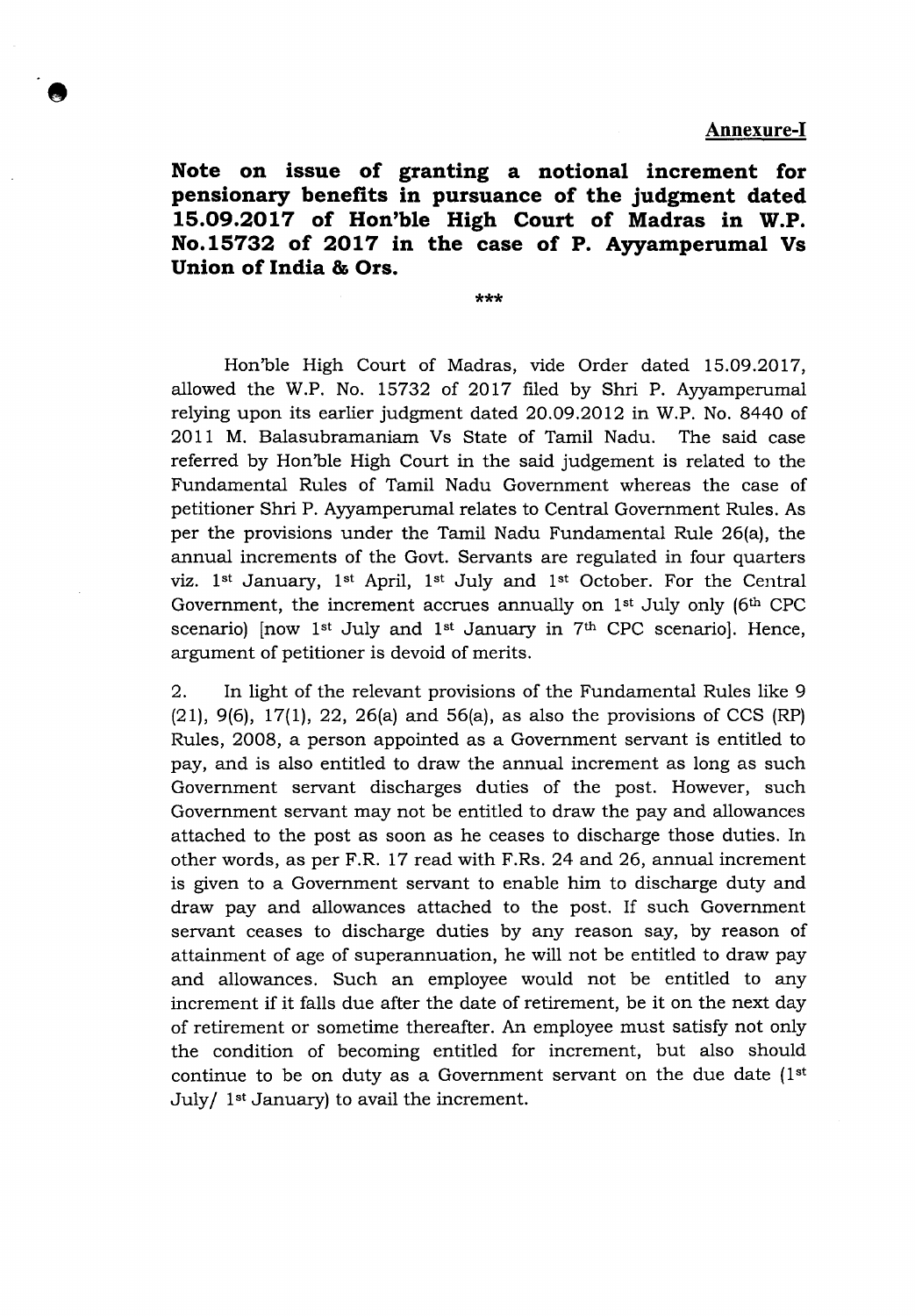3. Further, in a similar matter, Hon'ble High Court of Andhra Pradesh at Hyderabad, in the year 2005, in the C. Subbarao case, has, inter alia, observed as under:

*"In support of the above observations, the Division Bench also placed reliance on Banerjee case (supra). We are afraid, the Division Bench was not correct in coming to the conclusion that being a reward for unblemished past service, Government servant retiring on the last day of the month would also be entitled for increment even after such increment is due after retirement. We have already made reference to all Rules governing the situation. There is no warrant to come to such conclusion. Increment is given (See Article 43 of CS Regulations) as a periodical rise to a Government employee for the good behavior in the service. Such increment is possible only when the appointment is 'Progressive Appointment" and it is not a universal rule. Further, as per Rule 14 of the Pension Rules, a person is entitled for pay, increment and other allowances only when he is entitled to receive pay from out of Consolidated Fund of India and continues to be in Government service. A person who retires on the last working day would not be entitled for any increment falling due on the next day and payable next day thereafter (See Article 151 of CS Regulations), because he would not answer the tests in these Rules. Reliance placed on Banerjee case (supra) is also in our considered opinion not correct because as observed by us, Banerjee case (supra) does not deal with increment, but deals with enhancement of DA by the Central Government to pensioners. Therefore, we are not able to accept the view taken by the Division Bench. We accordingly, overrule the judgment in Malakondalah case (supra)."* 

4. In addition, subsequent to the judgment of Hon'ble High Court of Madras in the P. Ayyamperumal case, Hon'ble CAT Madras Bench vide its Orders dated 19.03.2019 in O.A.No.310/00309/2019 and O.A. No.310/00312/2019 and Order dated 27.03.2019 in O.A. No.310/00026/2019 has also dismissed similar requests related with notional increment for pensionary benefits.

\* \*\* \* \* \* \* \* \*